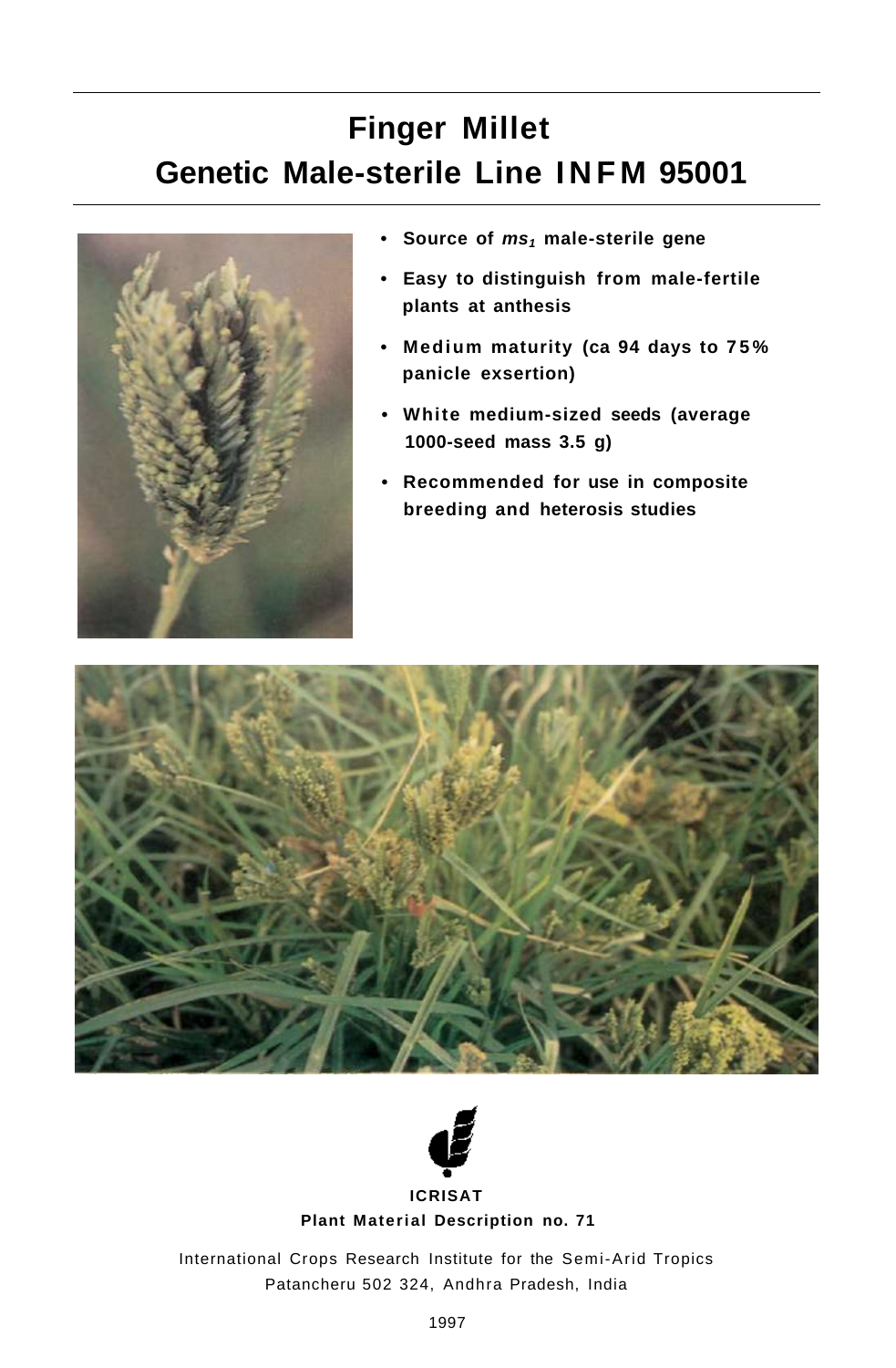### **Purpose of description**

Finger millet is a highly self-pollinated crop. Crossing is therefore difficult and limited to parents with contrasting morphological markers. The presence of the  $ms<sub>i</sub>$  allele will make crossing easier in finger millet. The  $ms<sub>1</sub>$  allele can also help to measure heterosis and to develop random-mating populations for recurrent selection.

## **Origin**

To induce mutations,  $M_0$  seeds of the finger millet line IE 3318 = SDFM 63 from Zimbabwe) were treated with 1.5% aqueous solution of ethyl methane sulfonate for 6 h at 25°C in 1990. Treated seeds were sown and a single male-sterile plant was observed in a population of 2500  $M<sub>2</sub>$  progeny during the 1991/92 rainy season. Open-pollinated seeds from this plant were harvested and sown in Jan 1993. Five single-crosses (bagged, malesterile x male-fertile heads) were made in the  $M_3$  generation. The  $M_4$  full-sib progenies were sown in Sep 1993. Two families segregated for male-sterility, while all the plants from the other three full-sib families were fertile. Four plant x plant crosses were made within one of the segregating  $M_4$  families. Seed did not set on nonpollinated male-sterile panicles that had been bagged to prevent natural cross-pollination. A total of 383 plants of  $M<sub>5</sub>$  full-sib progeny from the four crosses were sown in isolation in Jun 1995 at a plant density of 125 000 plants ha<sup>-1</sup>. Progenies were morphologically similar and the ratio of male-fertile to male-sterile plants fitted a  $\chi^2$  test of 1:1 in each cross. The harvest from open-pollinated male-sterile plants was bulked to produce INFM 95001.

#### **Male-sterile character**

**Description.** Plants homozygous for the simply inherited recessive  $ms<sub>1</sub>$  allele are malesterile. Such plants have remained fully male-sterile in several environments. Male-sterile plants have always produced fully fertile  $F_1$  progeny when pollinated by any parent homozygous  $(Ms_1Ms_1)$  for male-fertility.

**Maintenance.** The male-sterile line can be maintained in isolation with open pollination by harvesting seed from the half of the population that is homozygous male-sterile  $(ms_1ms_1)$ . As the pollinator plants are heterozygous  $(Ms_1ms_1)$  $(Ms_1ms_1)$  $(Ms_1ms_1)$ , half of the plants in the following generation should again be homozygous  $(m_5+ m_5)$  and male-sterile, and the other half heterozygous  $(Ms_1ms_1)$  and produce viable pollen.

## **Plant characters**

Grain yield and threshing percentage (grain mass as a fraction of panicle mass) were recorded on 196 male-fertile and 187 male-sterile equally spaced plants. The mean grain yield was 34.1 g plant<sup>-1</sup> for male-fertile and 1.4 g for male-sterile plants. The threshing percentage was 74.4 for male-fertile and 13.9 for male-sterile plants.

Male-sterile plants tend to have narrower fingers (9.2 vs 12.6 mm) and more nodal tillers (22 vs 3 plant<sup>-1</sup>) than male-fertile plants. At anthesis, male-sterile plants have fewer exserted anthers than male-fertile plants. Their anthers are about one-fifth the normal size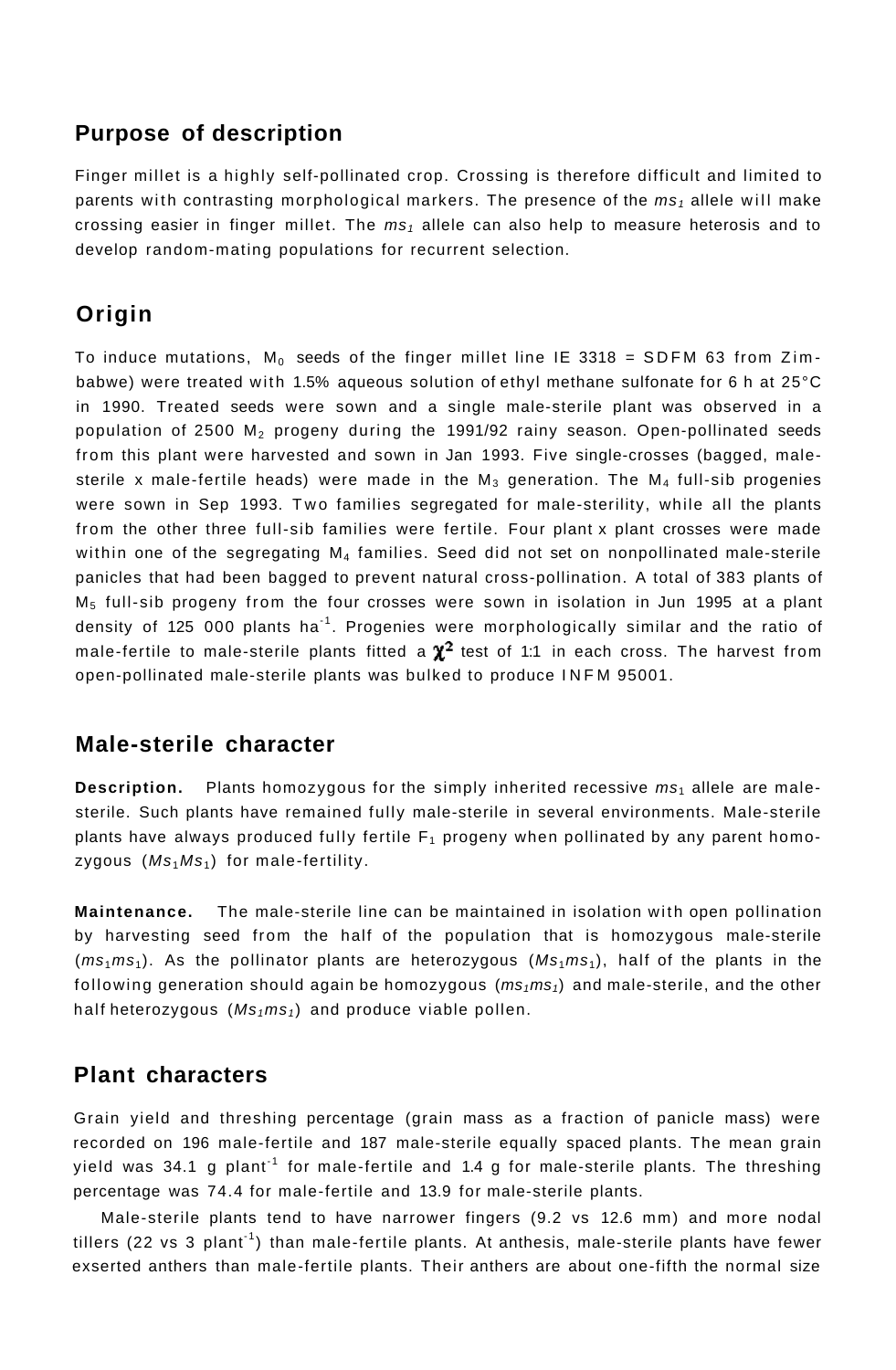and are light cream instead of creamy yellow. At grain maturity, open-pollinated malesterile panicles have incomplete seed set.

INFM 95001 has an erect growth habit with a mean plant height of 1.29 m (Table 1). It is a medium-duration line (94 days to 75% panicle exsertion).

| Table 1. MOI phological characters of I is F M 95001. |                   |                                            |                                  |
|-------------------------------------------------------|-------------------|--------------------------------------------|----------------------------------|
| Character                                             | Description       | Character                                  | Description                      |
| Basal tillers plant <sup>-1</sup>                     | 4.9               | Mean leaf sheath length<br>(mm)            | 101                              |
| Productive tillers<br>$plant^{-1}$                    | 6.4               | Mean leaves on the main<br>tiller (number) | 15.4                             |
| Node color                                            | Green             | Mean panicle exsertion<br>(cm)             | 12.9                             |
| Stem pigmentation                                     | Light purple      | Inflorescence shape                        | Open without<br>finger branching |
| Mean culm<br>thickness (mm)                           | 9                 | Fingers panicle <sup>-1</sup>              | 7.0                              |
| Mean flag leaf<br>dimension (mm)                      | $10.6 \times 465$ | Finger length (mm)                         | 75.2                             |

**Table 1. Morphological characters of INF M 95001.** 

# **Seed characters**

Seeds are round and white at physiological maturity. Individual grain mass is heavier in male-sterile (3.5 mg) than in male-fertile plants (3.0 mg). Seed dormancy is present for 3 to 4 weeks after harvest.